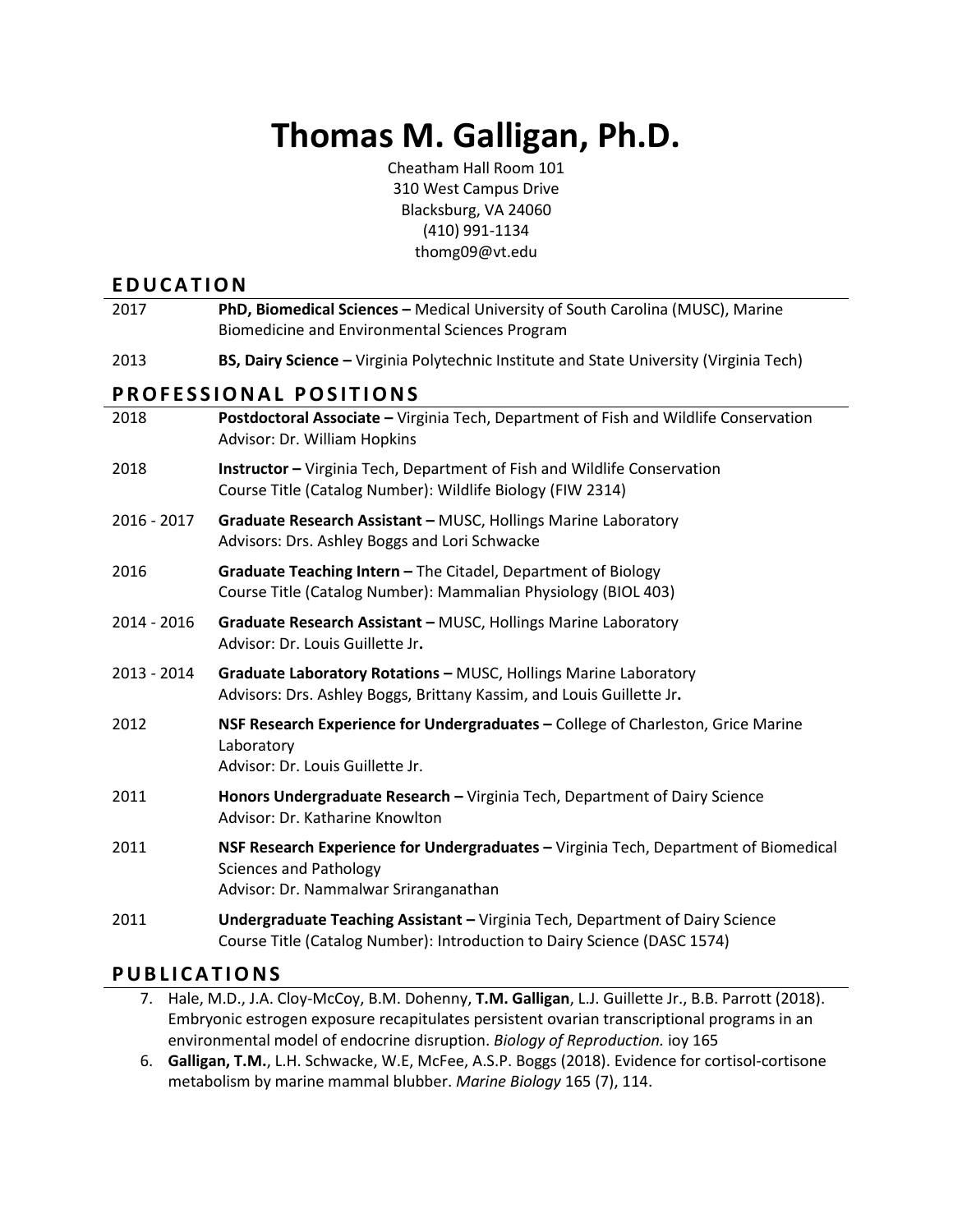- 5. **Galligan, T.M.**, L.H. Schwacke, D. Houser, R.S. Wells, T. Rowles, A.S.P. Boggs (2018). Characterization of circulating steroid hormone profiles in *Tursiops truncatus* by liquid chromatography tandem mass spectrometry (LC-MS/MS). *General and Comparative Endocrinology* 263, 80-91.
- 4. Hale, M.D., **T.M. Galligan**, T.R. Rainwater, B.C. Moore, P.M. Wilkinson, L.J. Guillette Jr., B.B. Parrott (2017). The AhR signaling pathway in the American alligator links historical exposures to modern day effects on offspring development. *Environmental Pollution* 230, 1050-1061.
- 3. Boggs, A.S.P., T. Schock, L.H. Schwacke, **T.M. Galligan**, J. Morey, W. McFee, J.R. Kucklick (2017). Rapid and reliable steroid hormone profiling in Tursiops truncatus blubber using liquid chromatography tandem mass spectrometry (LC-MS/MS). *Analytical and Bioanalytical Chemistry* 409 (21), 5019-5029.
- 2. Boggs, A.S.P., J.A. Bowden, **T.M. Galligan**, L.J. Guillette Jr., J.R. Kucklick (2016). Development of a Multi-class Steroid hormone screening method using liquid chromatography tandem mass Spectrometry (LC-MS/MS). *Analytical and Bioanalytical Chemistry* 408 (15), 4179-4190.
- 1. Boggs, A.S.P., H.J. Hamlin, J.C. Nifong, B.L. Kassim, R.H. Lowers, **T.M. Galligan**, S.E. Long, L.J. Guillette Jr. (2016). Urinary iodine and stable isotope analysis to examine habitat influences on thyroid hormones among coastal dwelling American alligators. *General and Comparative Endocrinology* 226, 5-13.

# **M A N U S C R I P T S U N D E R R E V I E W**

- **Galligan, T.M.**, B.C. Balmer, L.H. Schwacke, J.L. Bolton, P.E. Rosel, B. Quigley, G.M. Ylitalo, A.S.P. Boggs (Under Review). Examining the relationships between blubber steroid hormone and persistent organic pollutant measurements in common bottlenose dolphins. *Aquatic Toxicology.*
- **Galligan, T.M.**, M.D. Hale, J.A. Cloy-McCoy, D.S. Bermudez, L.J. Guillette Jr., B.B. Parrott (Under Review). Assessing impacts of embryonic steroid exposure on thyroidal physiology and gene expression patterns in the American alligator (*Alligator mississippiensis*). *General and Comparative Endocrinology.*
- Boggs, A.S.P., J.M. Ragland, E.S. Zolman, T.B. Schock, J.S. Morey, **T.M. Galligan**, G. Dalle Luche, B.C. Balmer, R.S. Wells, J.R. Kucklick, L.H. Schwacke (Under Review). Seasonal stress and reproductive endocrinology of free-ranging bottlenose dolphins using remote sampling paired with mass spectrometry. *General and Comparative Endocrinology.*
- Connock, J., B. Case, S. Button, J. Groffen, **T.M. Galligan**, W.A. Hopkins (Under Review). Detection of hellbenders (*Cryptobranchus alleganiensis*) occupying nest boxes using remote passive integrated transponder (PIT) tag scanning technology. *Herpetological Conservation and Biology* .

## **P R E S E N T A T I O N S**

#### **Oral Presentations**

- **Galligan, T.M.**, L.H. Schwacke, A.S.P Boggs (2018). Is blubber a suitable matrix for endocrine assessment in cetaceans? *Gulf of Mexico Oil Spill and Ecosystem Science Conference*. New Orleans, LA
- **Galligan, T.M.**, L.H. Schwacke, A.S.P Boggs (2016). Using blubber to examine steroid hormone homeostasis in bottlenose dolphins (*Tursiops truncatus*) exposed to dichlorodiphenyltrichloroethane. *Society of Environmental Toxicology and Chemistry North America 37th Annual Meeting*. Orlando, FL
- **Galligan, T.M.**, L.H. Schwacke, A.S.P Boggs (2016). Examining steroid hormone homeostasis in bottlenose dolphins exposed to dichlorodiphenyltrichlorethane (DDT)*. "Environmental Endocrine Disruptors" Gordon Research Seminar*. Newry, ME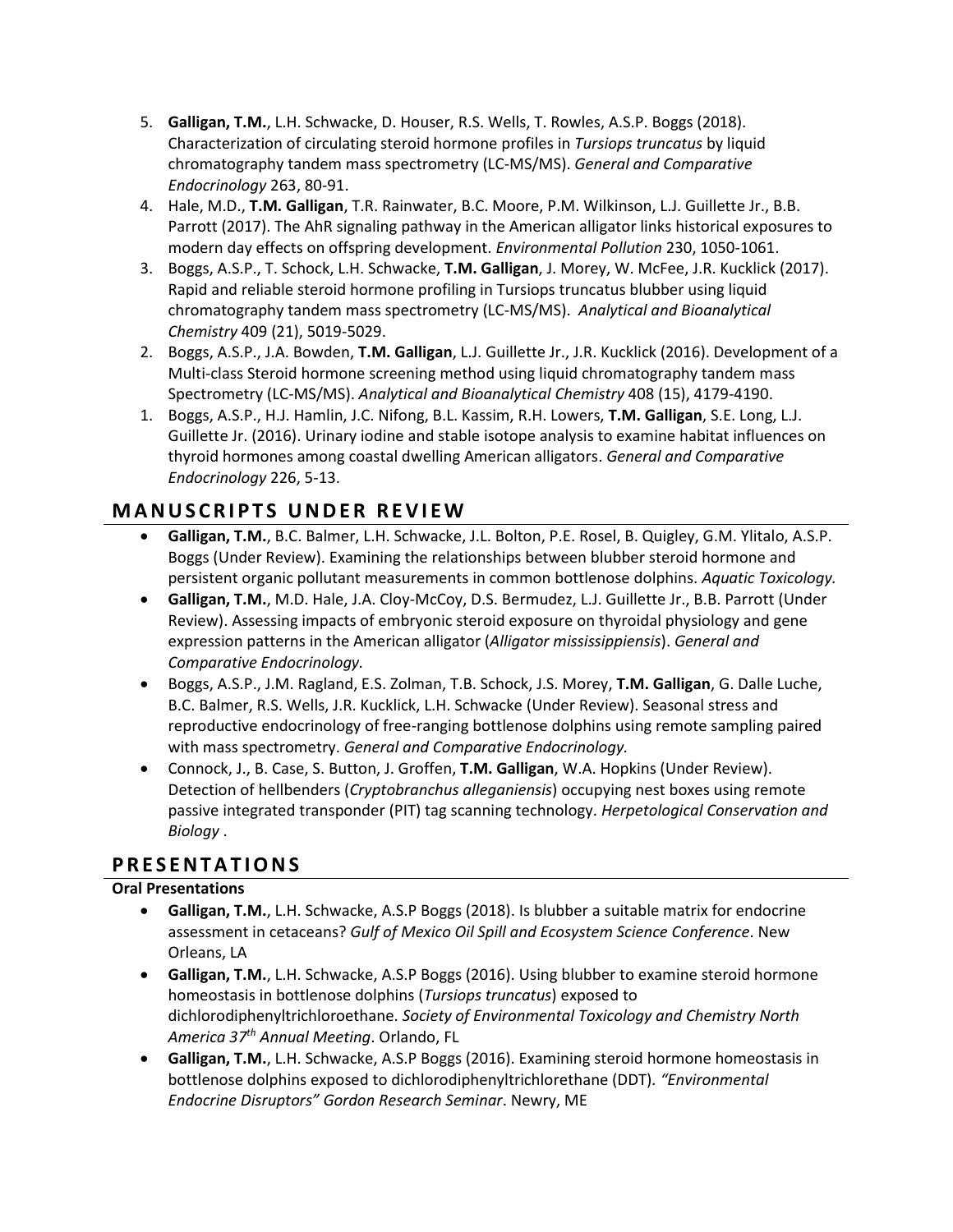- **Galligan, T.M.**, A.S.P. Boggs, L.J. Guillette Jr., B.B. Parrott (2016). Thyroid function and steroid hormone sensitivity during embryonic development in the American alligator. *2016 Palmetto Alligator Research & Management Symposium*. Georgetown, SC
- **Galligan, T.M.**, B.B. Parrott, M.D. Hale, J.A. Cloy-McCoy, P. Wilkinson, T. Rainwater, L.J. Guillette Jr. (2015). AHR signaling in the American alligator: Investigating long-term effects of environmental contaminants on reproduction and development. *2015 Alligator Research Symposium*. Charleston, SC.
- **Galligan, T.M.**, A.S.P. Boggs, L.J. Guillette, Jr. (2012). Histological ontogeny of the Thyroid Gland in the American Alligator (*Alligator mississippiensis*). *College of Charleston REU Symposium*. Charleston, SC.
- **Galligan, T.M.**, B.F. Willing, P.P. Ray, K.F. Knowlton, A. Pruden (2012). Abundance of antibiotic resistance genes in the gut and feces of ionophore-fed lactating cows. *John Lee Pratt Research Symposium*. Blacksburg, VA.
- **Galligan, T.M**., G. Kimsawatde, N. Sriranganathan (2011). Evaluating the effectiveness of free antibiotics versus that of polymer-complexed antibiotics in treating intracellular mycobacterial infections*. Virginia Bioinformatics Institute REU Symposium*. Blacksburg, VA.

#### **Poster Presentations**

- **Galligan, T.M**., L.H. Schwacke, A.S.P Boggs (2016). Examining steroid hormone homeostasis in bottlenose dolphins exposed to dichlorodiphenyltrichlorethane (DDT*). "Environmental Endocrine Disruptors" Gordon Research Conference & Seminar*. Newry, ME
- **Galligan, T.M**., A.S.P. Boggs, L.J. Guillette Jr. (2015). Characterizing patterns of thyroid function and regulation in the embryonic American alligator (*Alligator mississippiensis*). *Southeast Regional Society for Developmental Biology Meeting.* Clemson, SC
- **Galligan, T.M**., L.J. Guillette Jr. (2014). Establishing the role of estrogen signaling in embryonic thyroid development. *MUSC Marine Biomedicine and Environmental Sciences Student Research Open House*. Charleston, SC
- **Galligan, T.M**., B.F. Willing, P.P. Ray, K.F. Knowlton, A. Pruden (2012). Abundance of antibiotic resistance genes in the gut and feces of ionophore-fed lactating cows*. American Dairy Science Association & American Society of Animal Science Joint Annual Meeting*. Phoenix, AZ

# FELLOWSHIPS, HONORS, & AWARDS

| 2015 | Honorable Mention, Graduate Research Fellowship Program - National Science<br>Foundation                                                          |
|------|---------------------------------------------------------------------------------------------------------------------------------------------------|
| 2013 | Graduate Assistance in Areas of National Need (GAANN) Fellowship - MUSC<br>\$2,000 awarded to pursue interests in teaching while enrolled at MUSC |
| 2013 | Summa Cum Laude - Virginia Tech                                                                                                                   |
| 2013 | Honors Scholar - Virginia Tech                                                                                                                    |
| 2011 | John Lee Pratt Senior Research Scholarship - Virginia Tech<br>\$5,000 awarded to support independent undergraduate research                       |
|      | CEDVICE O OUTDEACU                                                                                                                                |

## SERVICE & OUTREACH

2018 **Reviewed manuscripts for:** Animals, Environmental Pollution, Environmental Toxicology and Chemistry, and Rapid Communications in Mass Spectrometry